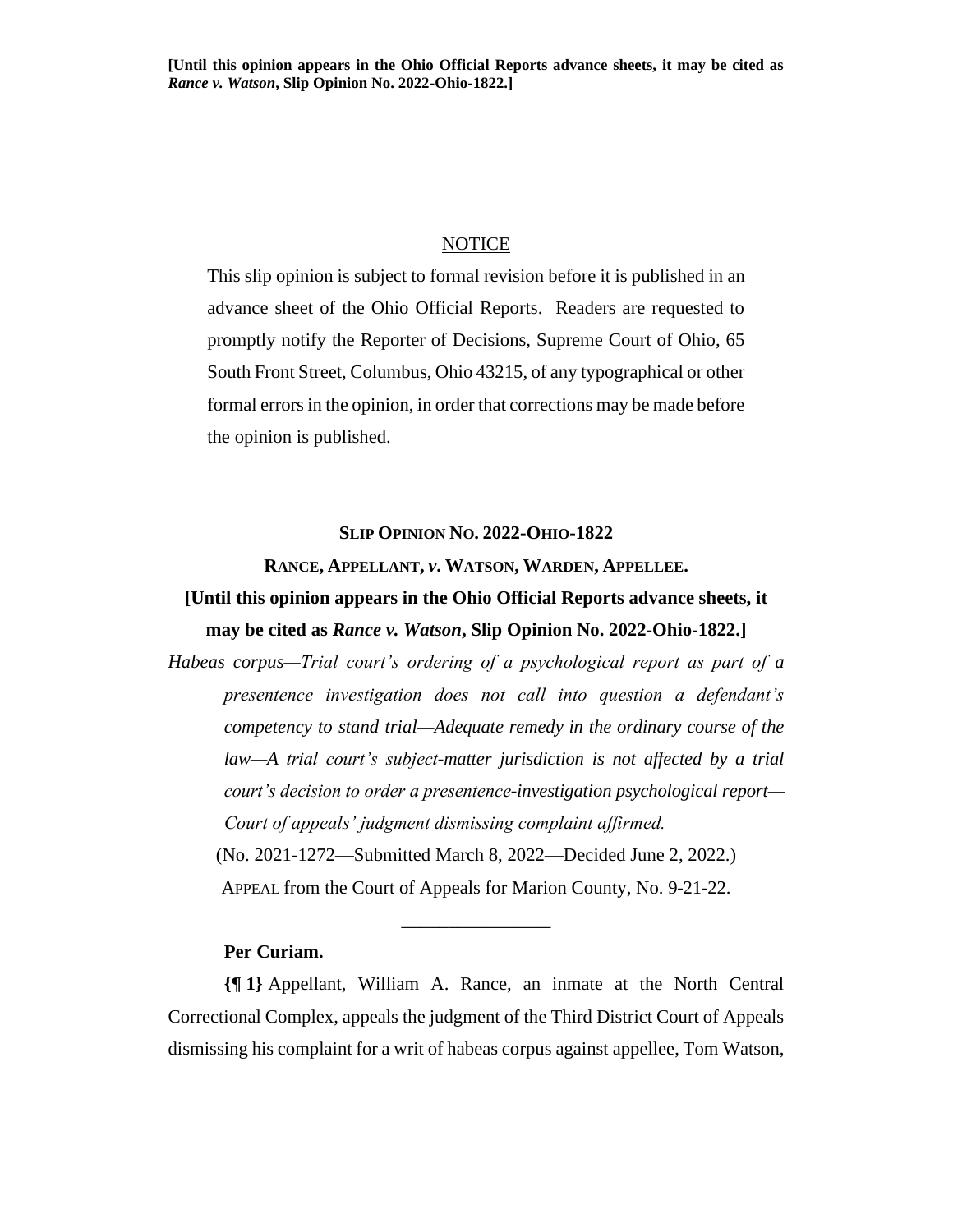the current prison warden,<sup>1</sup> for failing to state a claim upon which relief can be granted. Rance also asks this court to strike the warden's merit brief. We deny the motion to strike and affirm the judgment of the court of appeals.

#### **I. Background**

**{¶ 2}** On March 1, 2016, Rance pleaded guilty to two counts of gross sexual imposition, R.C. 2907.05(A)(4), one count of rape, R.C. 2907.02(A)(2), and one count of illegal use of a minor in nudity-oriented material or performance, R.C. 2907.323(A)(3). When accepting the plea, the trial court stated:

I'll order a presentence investigative report, we'll come back for sentencing. I believe [defense counsel] is going to ask for some psychological examination, as well, too, so I can have all the information that would be pertinent to make the right decision as far as a prison sentence, so that will be about 30 days.

The trial court then issued the following order:

Defendant is referred to court psychiatric clinic. Director, psychiatric clinic: in accordance with provisions of the Ohio Revised Code 2947.06(B) reports for the purpose of determining the disposition of a case: psychiatric recommendations regarding disposition you are directed to examine William A. Rance.

**{¶ 3}** In May 2016, the trial court sentenced Rance to an aggregate prison term of seven years. The trial court denied a later motion to withdraw the guilty plea,

<sup>1.</sup> Rance filed his complaint against the former warden, Neil Turner. Under S.Ct.Prac.R. 4.06(B), the current warden of the institution is automatically substituted as a party to this action for the former warden.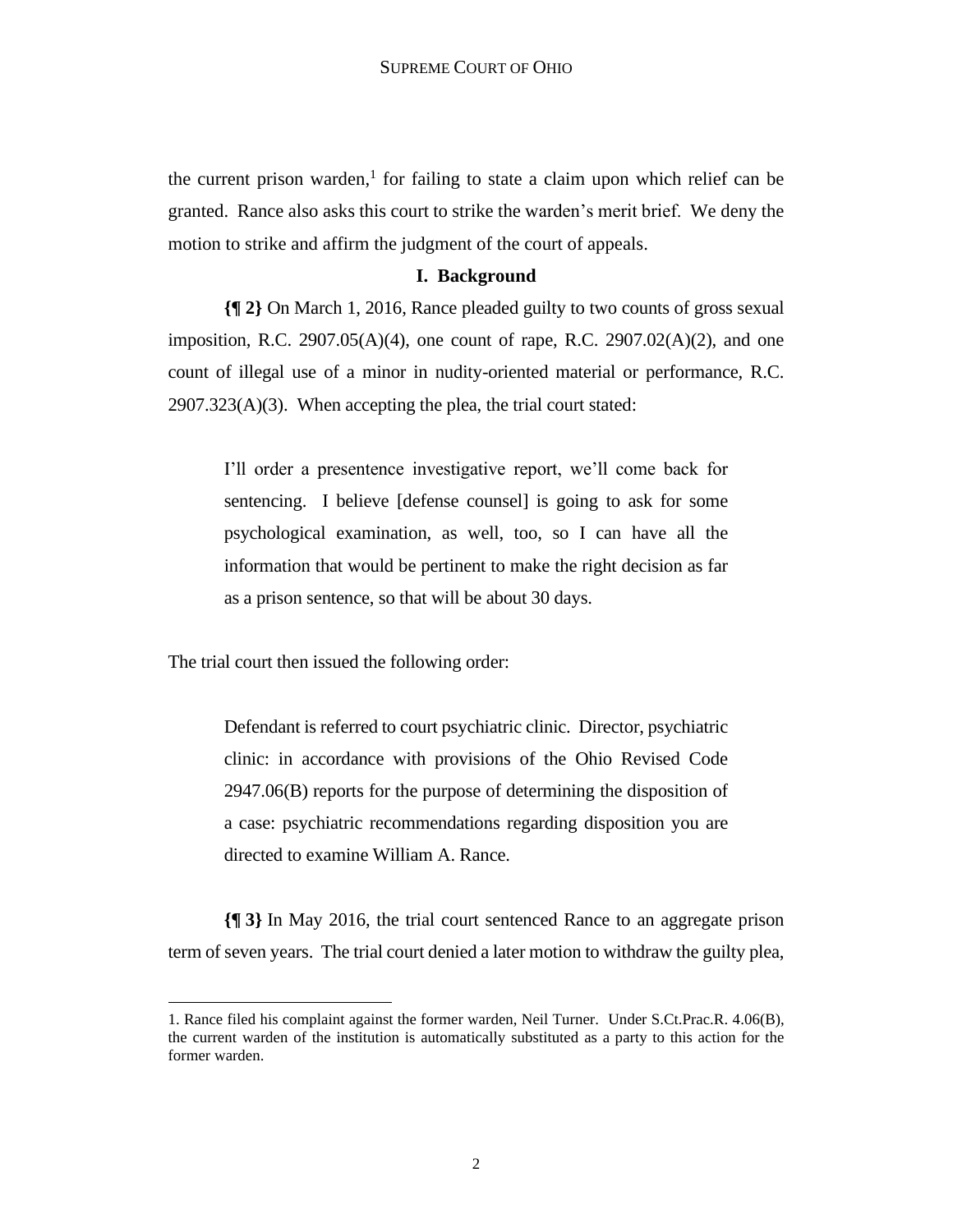and the court of appeals affirmed. *State v. Rance*, 8th Dist. Cuyahoga No. 104619, 2017-Ohio-1446, ¶ 1.

**{¶ 4}** On June 29, 2021, Rance filed a petition for a writ of habeas corpus in the Third District. He alleged that the trial court lacked jurisdiction to accept his plea and sentence him because his competency had been called into question, as evidenced by the statements quoted above. As a result, he claims entitlement to immediate release.

**{¶ 5}** The court of appeals granted the warden's motion to dismiss. The court of appeals held that Rance's petition did not state a cognizable habeas corpus claim, because Rance's claim of an unresolved competency issue did not call into question the trial court's subject-matter jurisdiction. Moreover, the court noted that Rance had an adequate remedy in the ordinary course of the law by which to challenge the validity of his guilty plea. In reaching its decision, the court of appeals cited *State v. Henderson,* 161 Ohio St.3d 285, 2020-Ohio-4784, 162 N.E.3d 776, for the proposition that an erroneous sentence entered by a court with subject-matter jurisdiction over the case is voidable, not void.

**{¶ 6}** Rance timely appealed.

#### **II. Legal analysis**

#### *A. The motion to strike*

**{¶ 7}** Rance argues in his reply brief that the warden's merit brief violated S.Ct.Prac.R. 16.03(B)(1) and should be stricken. This motion has no merit.

**{¶ 8}** In his merit brief, Rance presented two propositions of law. First, he averred that "[a]n appellate court abuses its discretion when it affirms a decision involving unresolved issues of competency to stand trial remain [sic] at the time a plea was entered." And second, he asserted that the court of appeals "abused its discretion in retroactively applying inapplicable case authority that expressly requires prospective application." Rather than directly address those propositions, the warden responded with two propositions of law of his own: a habeas corpus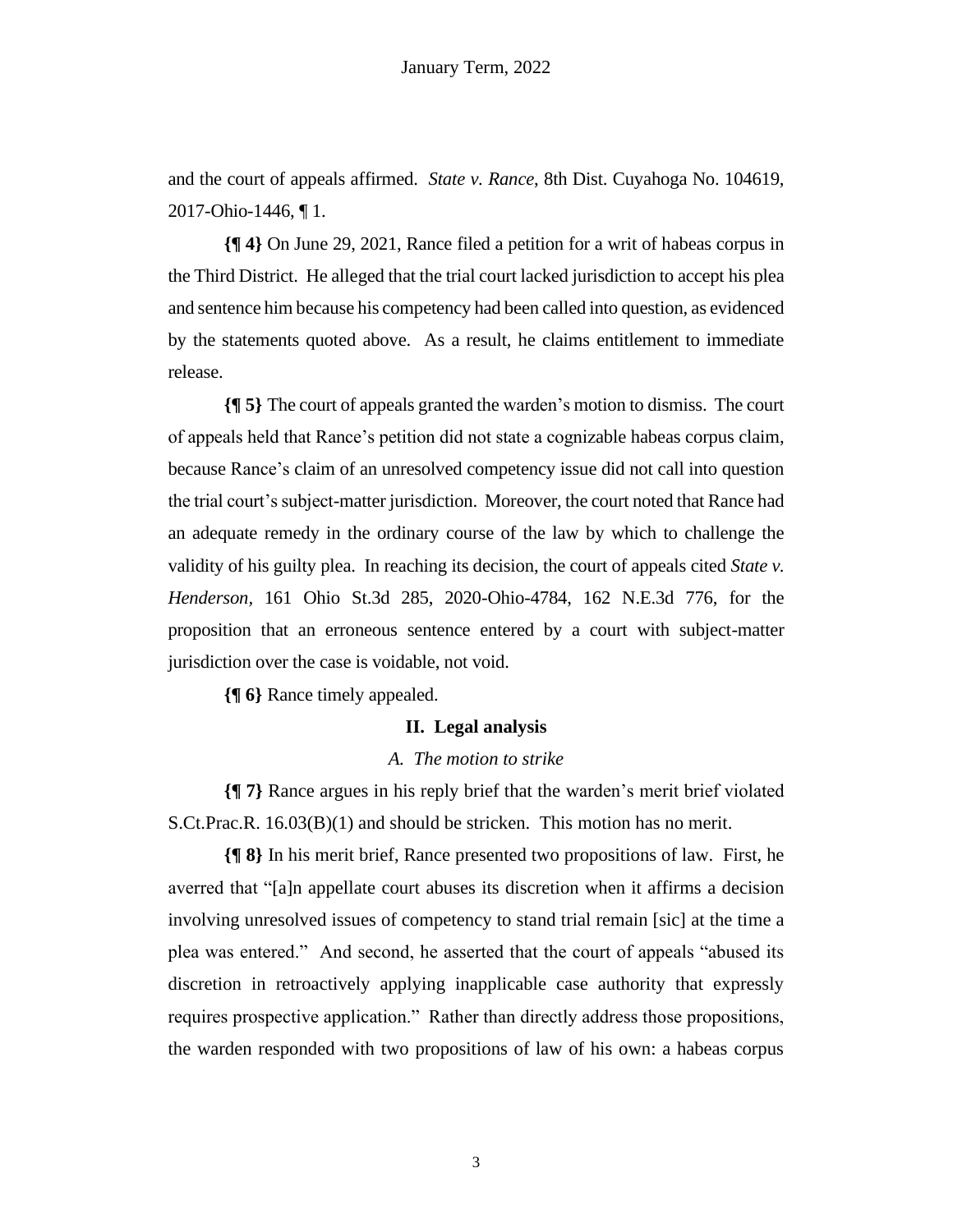petition should be denied when (1) an adequate remedy at law exists and (2) the petitioner is not entitled to immediate release from prison because his sentence has not expired.

**{¶ 9}** S.Ct.Prac.R. 16.03(B)(1) provides that an appellee's merit brief shall "answer the appellant's contentions, and make any other appropriate contentions as reasons for affirmance of the order or judgment from which the appeal is taken." Rance contends that because the statute is written in the conjunctive, an appellee must respond to the appellant's propositions of law before proffering his own legal arguments. However, the language of the applicable rules does not support Rance's interpretation. The rules specifically require an appellant to include a "proposition of law" as a heading for each legal argument. S.Ct.Prac.R. 16.02(B)(4). But the requirements imposed on an appellee do not mirror this language. An appellee's brief must address each "contention," not each "proposition of law." The warden has done so.

**{¶ 10}** We deny the motion to strike.

# *B. The merits of the appeal*

**{¶ 11}** A writ of habeas corpus "is warranted in certain extraordinary circumstances 'where there is an unlawful restraint of a person's liberty and there is no adequate remedy in the ordinary course of law.' " *Johnson v. Timmerman-Cooper*, 93 Ohio St.3d 614, 616, 757 N.E.2d 1153 (2001), quoting *Pegan v. Crawmer*, 76 Ohio St.3d 97, 99, 666 N.E.2d 1091 (1996). With few exceptions, habeas corpus will lie only to challenge the jurisdiction of the sentencing court. *State ex rel. Quillen v. Wainwright*, 152 Ohio St.3d 566, 2018-Ohio-922, 99 N.E.3d 360, ¶ 6. And we review dismissals under Civ.R. 12(B)(6) de novo. *State ex rel. McKinney v. Schmenk*, 152 Ohio St.3d 70, 2017-Ohio-9183, 92 N.E.3d 871, ¶ 8.

**{¶ 12}** In his first proposition of law, Rance asserts that the trial court had no jurisdiction to accept his guilty plea while his competency to stand trial was in question. In a criminal action, if the issue of a defendant's competency to stand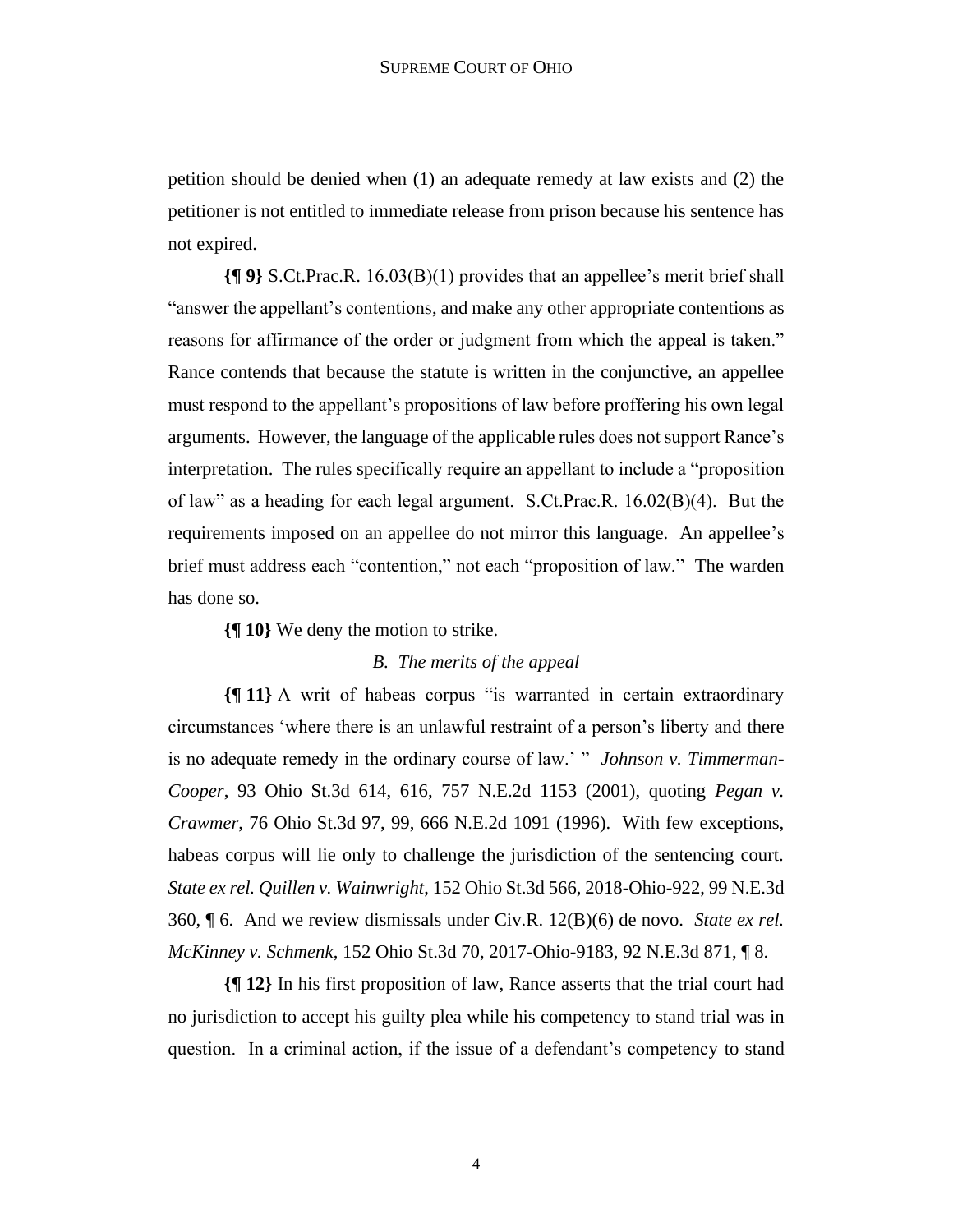trial is raised before the trial commences, the court shall hold a hearing on the issue. R.C. 2945.37(B). According to Rance, his competency was raised as an issue, but the trial court did not conduct the mandatory hearing and therefore lost jurisdiction to accept his guilty plea.

**{¶ 13}** However, Rance has cited no authority for the proposition that a failure to conduct a competency hearing deprives the trial court of subject-matter jurisdiction to impose a sentence. And Rance's own allegations show that the competency provisions of R.C. 2945.37(B) were not triggered. The trial court's statements quoted above show that the judge ordered a psychological report, pursuant to R.C. 2947.06, as part of the presentence investigation, not as an inquiry into Rance's competency to stand trial.

**{¶ 14}** The purpose of a psychological examination under R.C. 2947.06 is to aid the court in imposing the appropriate sentence, not to assess the defendant's competency to stand trial. A trial court "may" hear testimony, including a psychological report, "in mitigation of a sentence." R.C. 2947.06(A); *State v. Gunnels*, 8th Dist. Cuyahoga No. 107351, 2019-Ohio-2822, ¶ 12. As part of that process, a trial court "may appoint not more than two psychologists or psychiatrists to make any reports concerning the defendant that the court requires *for the purpose of determining the disposition of the case*." (Emphasis added.) R.C. 2947.06(B). Because the statute uses the permissive term "may," a court is not required to order a psychological report, even if the defense asks the court to consider a defendant's alleged mental-health issues before sentencing. *See State v. Ellis*, 8th Dist. Cuyahoga No. 98538, 2013-Ohio-1184, ¶ 40-43.

**{¶ 15}** "Because the trial court's decision to implement a psychological report is discretionary, the decision is reviewed under an abuse of discretion standard." *State v. Timberling*, 2d Dist. Greene No. 2012-CA-35, 2013-Ohio-1377, ¶ 26. Or in other words, a trial court's subject-matter jurisdiction is not affected by the decision to sentence a defendant without the benefit of a psychological report,